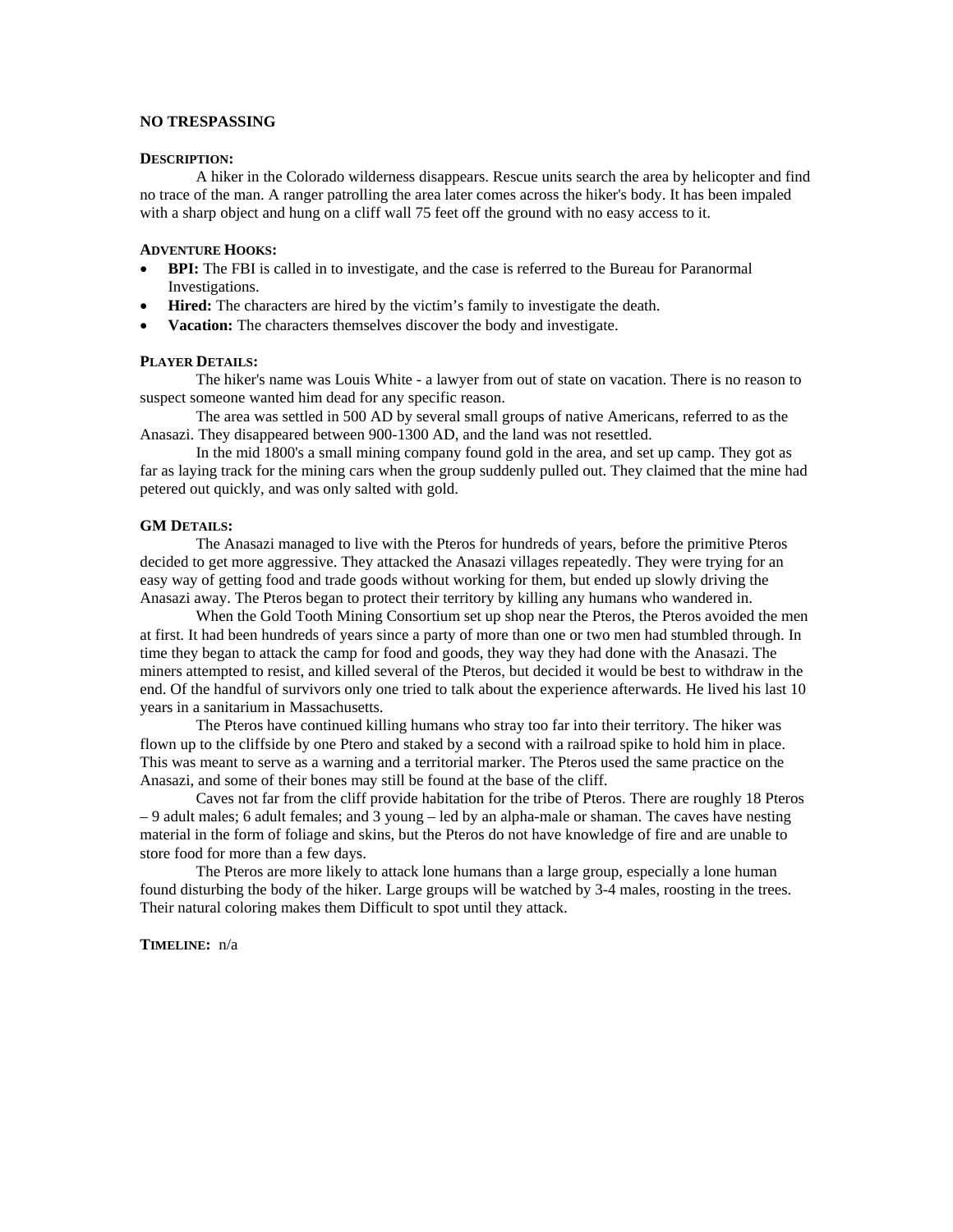#### **LOCATIONS:**

Dolores County, Colorado. San Juan National Forest. 15 miles from the nearest town, Cahone. The area is home to a variety of wildlife, though there is a noted absence of large predators in the region of the cliff as they are wary of the Pteros.

**The Cliff:** The cliff where the hiker's body was found is located 15 miles from the highway. Though with the uneven terrain and constant switchbacks the trail to reach it is approximately 50 miles long with a terrain difficulty of Moderate.

**The Caves:** The caves are located roughly a quarter-mile north of the cliff. The entrances range from 15-50 feet off the ground, and the rough, crumbling, near vertical surface of the rock makes climbing Difficult. The caves are strewn with skins and leaves for bedding, and there is a strange musk smell, though there is no feces in the caves themselves. All of the caves used by the Pteros are interconnected and lead into a large central chamber partially lit by an opening in the roof. This central chamber is used for their primitive ceremonies, and as a nursery for their young.

## **NPCS:**

# **FOREST RANGER**

**Name:** Janice Martense **Physique:** 2D Stamina 3D **Reflex:** 2D Firearms 3D+1, Riding: Horse 4D, Running 3D **Canny:** 2D Hide/Sneak 2D+2, Survival: Forest 4D, Tracking 4D **Education:** 2D Locale: San Juan Nat Forest 4D **Technical:** 2D+1 Biology 4D, Motor Vehicle Operations 3D+2 **Will:** 1D+2 **Special Abilities/Disadvantages:** None **Story Hooks:** *Nature Lover* – Janice has a keen appreciation for nature and its inhabitants. **Life Points:** 27 **Survival Points:** 3 **Move:** 10 **Equipment:** Knife (PHY+1D), Colt M1991-A1 (5D), Horse, Cell Phone Janice has always loved the outdoors, and the wild inhabitants of nature. These loves led

her to chose a career in forestry at an early age. She has had to participate in searches for escaped criminals and lost campers before, but is unprepared to deal with the supernatural.